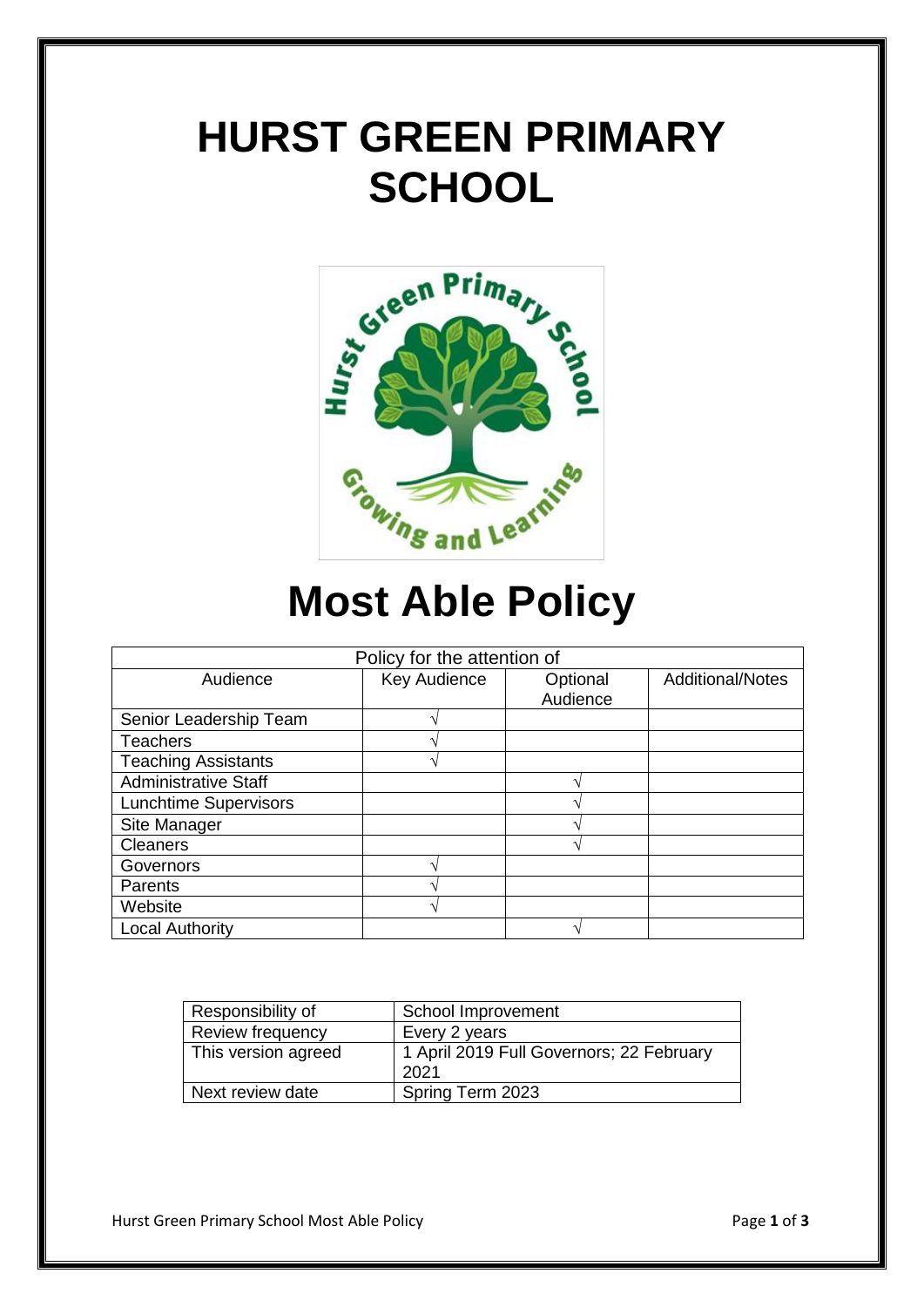## **Most Able Policy**

This policy replaces the previous Gifted and Talented Policy.

After a review of the Gifted & Talented provision within school, alongside advice from the DFE and Ofsted, who both no longer use the term 'Gifted and Talented' (or G&T); we will now use the term 'Most able' to describe those pupils who have a particular talent or strength within a given subject, to align ourselves with the terminology used by these organisations.

#### **Identification of most able pupils**

For reading, writing and maths, we categorise the pupils in terms of those who are 'on track' to meet age-related expectations (ARE), those who are working below ARE and need more support and finally, those who are above this and require extra challenge or extension. Children who are working above age-related expectations are known as the 'most able'.

Class teachers review the pupils formally 3 times per year using evidence from class work, tests and their day to day work. In daily lessons, pupils classed as most able will be given extension work, further challenges, problem solving etc, and often start at a more advanced point than the other pupils.

### **Strategies for our most able pupils include;**

- Building into our schemes of work opportunities for extension and enrichment, where children can deepen their understanding.
- Seeking external opportunities to enhance the curriculum offer for our most able pupils, for instance, Chemistry at Work day at the Black Country Museum, workshops for the most able writers and Dudley Maths Championship. Within school, our 'most able' mathematicians and readers in KS2 act as Champions to support individual pupils in KS1.
- Developing effective pedagogy so that lessons are interesting, stimulating and are appropriately challenging so that they require children to think, evaluate, analyse, explain, be creative and imaginative and do not merely require pupils to recall or describe.
- Providing opportunities for pupils to plan or direct their own learning and learn more independently.
- Where appropriate we aim to personalise the learning of young people by providing clear targets enabling young people to understand what they have to do next in order for them to make progress.
- Offering coaching and exemplification of good classroom practice
- Encouraging our pupils to become' independent learners' by:
	- o Allowing pupils to organise their own work
	- o Carry out tasks unaided to stretch their abilities
	- o Develop their ability to evaluate their work and become self critical